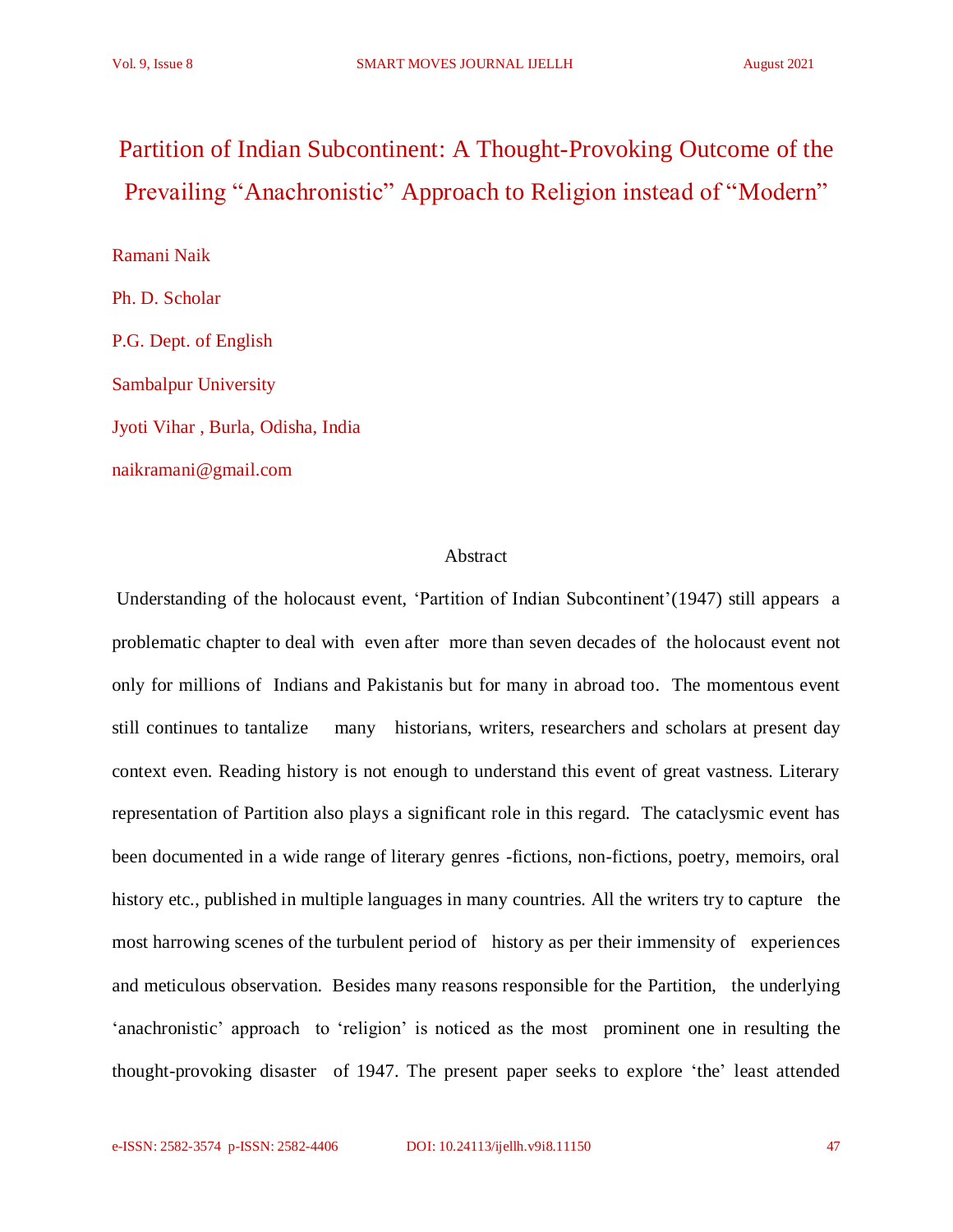aspect but 'the' most important reason of the holocaust i.e. the prevailing anachronistic approach to "religion" instead of "modern" with special reference to Brent Nonbri's idea of "modern concept" of an "ancient( traditional)" notion of "religion."

Keywords: Anachronistic Approach to Religion; Indian subcontinent; Modern; Partition; Religion;

#### 1. Introduction

The vastness of the cataclysmic Partition of Indian Subcontinent (1947) and its legacies still need an expanded framework for its assessment. There were many remarkable situations (social, political and historical), underlying concepts and reasons responsible for the catastrophe. Those contexts include : The underlying 'anachronistic' perspective to 'religion' instead of 'modern' ; Growing religious hatred between two major religious groups (Hindu-Muslim on the basis of their historic and cultural roots of discord) ; Influence of foreign invasion on the subcontinent ; the rise of narrative for two different types of religious nationalism (Hindu nationalism and Muslim Nationalism) which turned into 'communal' form of nationalism ; Insertion religion into politics; Gandhi's Hindu religious biasness as a strategy of freedom struggle ; Burden of WWI and WWII on Indians as well as on British ; suddenness of decision for Partition ; Divide and Rule policy of British ; Late announcement of boundary demarcation line( Radcliffe line) ; Lack of development and spread of massive secular thought among the frontline political leaders (except Jawaharlal Nehru) as well as among the masses ; Lack of implementation of the great, ideal concept "Unity in Diversity" ( the state of togetherness in spite of presence of immense diversities) in reality etc. With the existence and developments of these events and concepts, the cataclysmic Partition was made inevitable.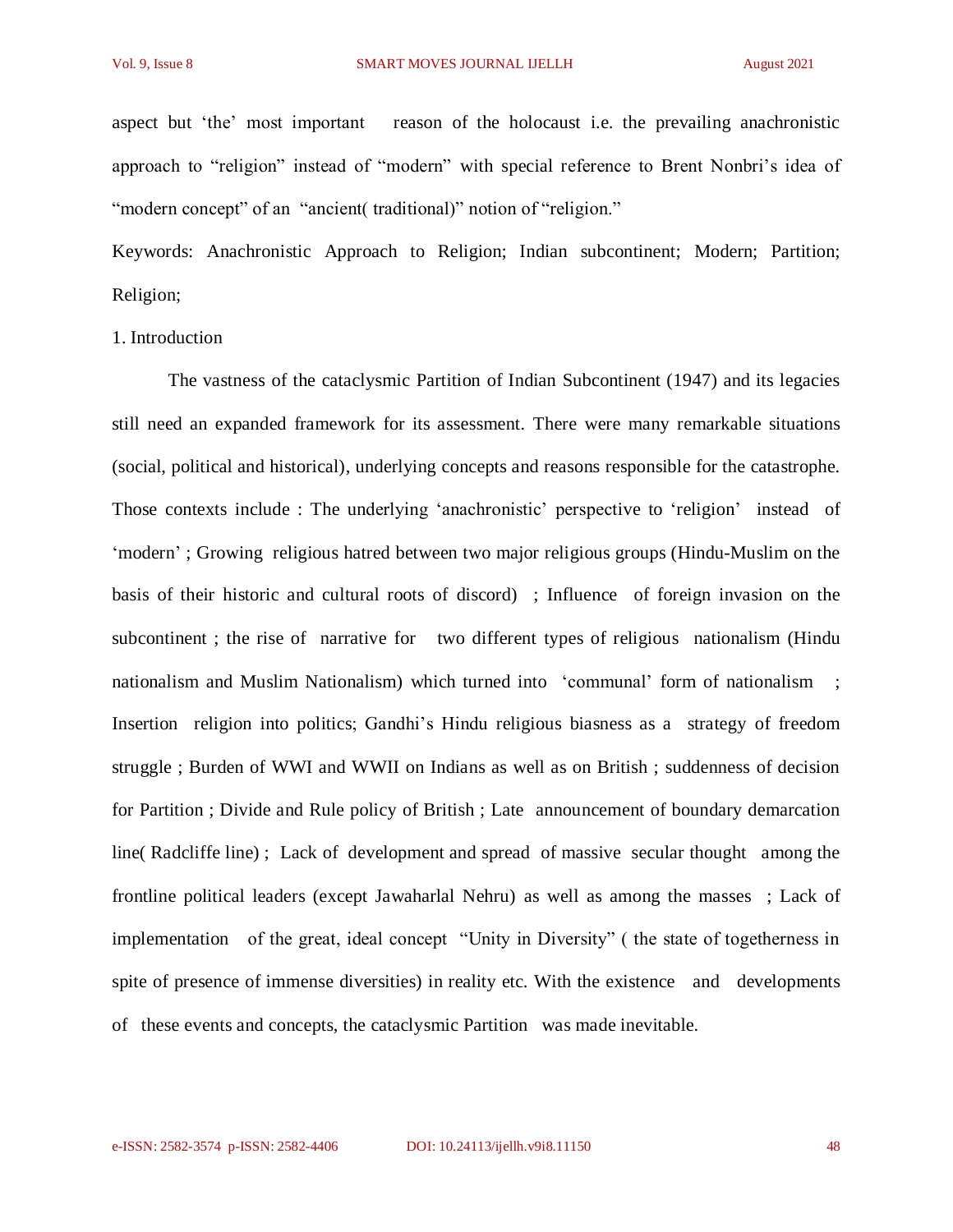The magnitude of the event has far-reaching consequences in constructing memory for generations that gives rise to form a new literary paradigm called Partition Literature and an archive in the name of 1947 Partition Archive( founded by Guneeta Singh Bhalla), a nonprofitable organization that is working into digging various details of Partition of the Indian subcontinent through recording and compiling of oral stories of the victims and witnesses of Partition.

In fact, Partition of Indian Subcontinent was not a simple geographical partition literally. Millions of human lives, age long languages , cultures, valuable properties, were partitioned forcefully in a hasty process which still has its legacies in Indian as well as Pakistani way of life(socio-political, economical and cultural). The major untoward consequences of the decision for Partition include - massive exodus, loot, rape, murder symbolizes Partition. Hence, the whole event is considered as a great holocaust as humanity was partitioned along with land. Mahatma Gandhi appropriately defines this forceful Partition as the "vivisection". In the article entitled, "Generations of memory: Remembering Partition in India/Pakistan and Israel/Palestine", Jonathan D. Greenberg rightly acknowledges Gandhi's metaphorical usage of the term Partition, "Tragically for the people of the subcontinent, Gandhi's version of the body politic metaphor was far closer to the truth"(Greenberg,92). Ian Talbot and Gurharpal Singh viewed Jinnah's version of Partition as "a surgical operation". Joya Chatterji notes Lord Mountbatten's response to Jinnah's idea of a surgical partition , "An anesthetic is required before the operation"( Chatterji, 194). Referring to Stanley Wolpert's analysis on Neheru's point of view on Partition, Jonathan D. Greenberg writes, "Even Jawaharlal Nehru came to believe that "[by] cutting of the head we will get rid of the headache" (Greenberg, 92). However, amidst many theses of many frontline political leaders in Pre-partitioned India, finally Partition was come into being.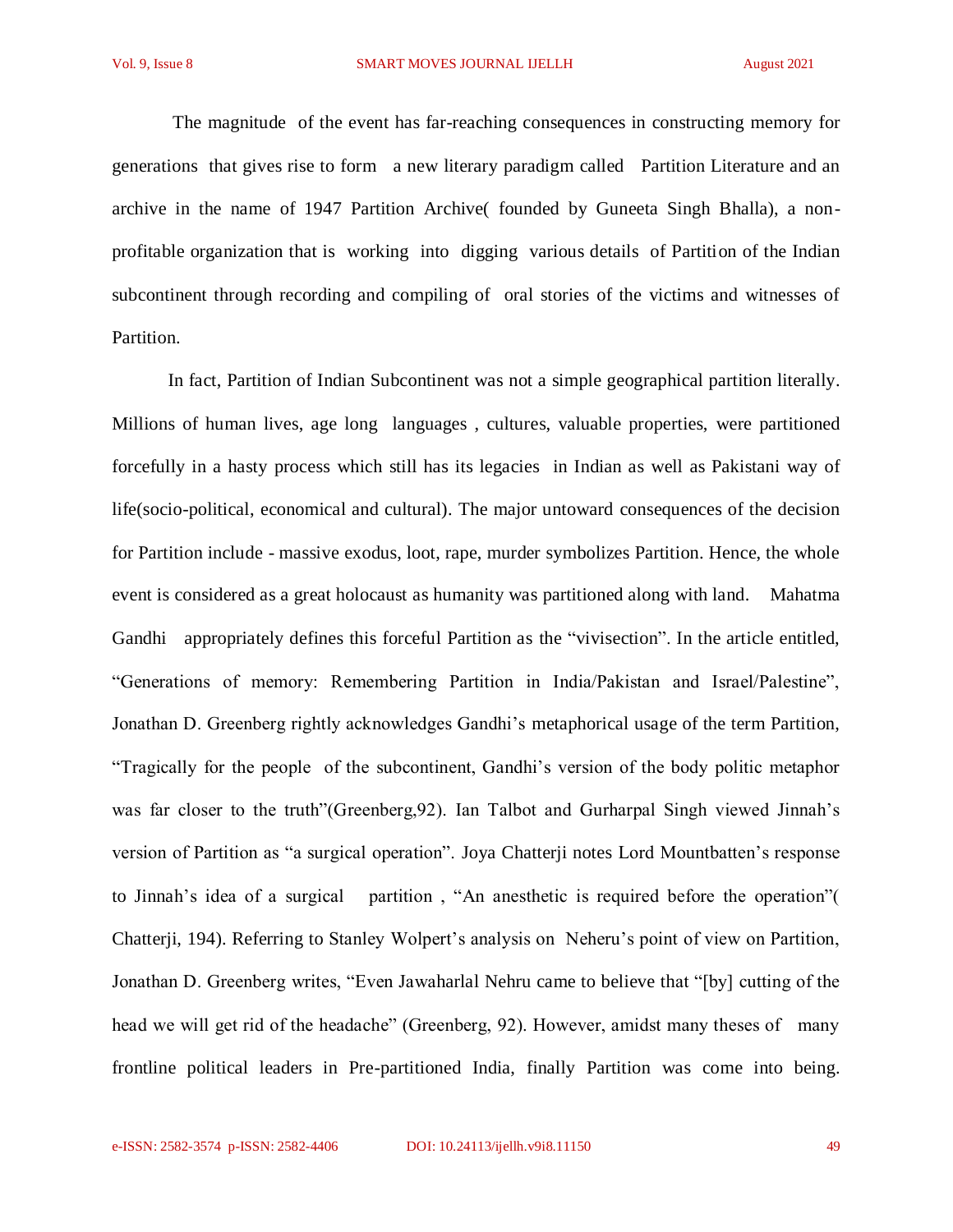However, the religious hostilities were not solved with the great vivisection. The spatial aspects of the holocaust and its traumatic implications in mindscape are getting reflected in much dynamic manner even at present context which seems far-reaching and edgeless.

Although it is true that by the time of Partition, communal tension had reached high through the major riots in 1940s but the seeds of communal poison were sown much before the decision of Partition . On the one hand many Hindu political leaders like Mahatma Gandhi, Lala Lajpat Ray, Savarkar Patel and some Hindu fundamentalists organizations (Hindu Maha Sabha, RSS etc. ) and their very strategies of works to attract people politically and somehow on the basis of their religious majority ; on the other, many Muslim political leaders like Shaukat Ali, Mohammad Ali Jauhar, Mahammad Ali Jinnah etc., and some Muslim fundamentalists organization(All India Muslim League, Khilafat committee etc.) and their respective strategies to attract mostly Minorities(Muslims) played a significant role in injecting "religion" into politics. Gail Minault critically views the Ali brothers prepared the ground to blend religion with politics, getting influenced by Gandhi's speech, "Politics cannot be divorced from religion" (Minault, 56). Thus, Ali brothers got an ammunition in the same line to attract Muslim masses like Gandhi who could attract Hindu as well as Muslim masses using his Hindu religious bent of mind as a major tool of organizing masses. Analyzing Gandhi, Dilip Hero aptly states in *The Longest August: The Unflinching rivalry between India and Pakistan*, "Gandhi drew much of his nationalist inspiration from the traditional myths, beliefs and symbols of Hinduism"( Hero,31). Moreover, quoting his own work, *The Timeline History of India*, Hero notes in the chapter "Gandhi's Original Sin: Injecting Religion into Politics" of the book The *Longest August : The Unflinching Rivalry between India and Pakistan*, Gandhi once explained,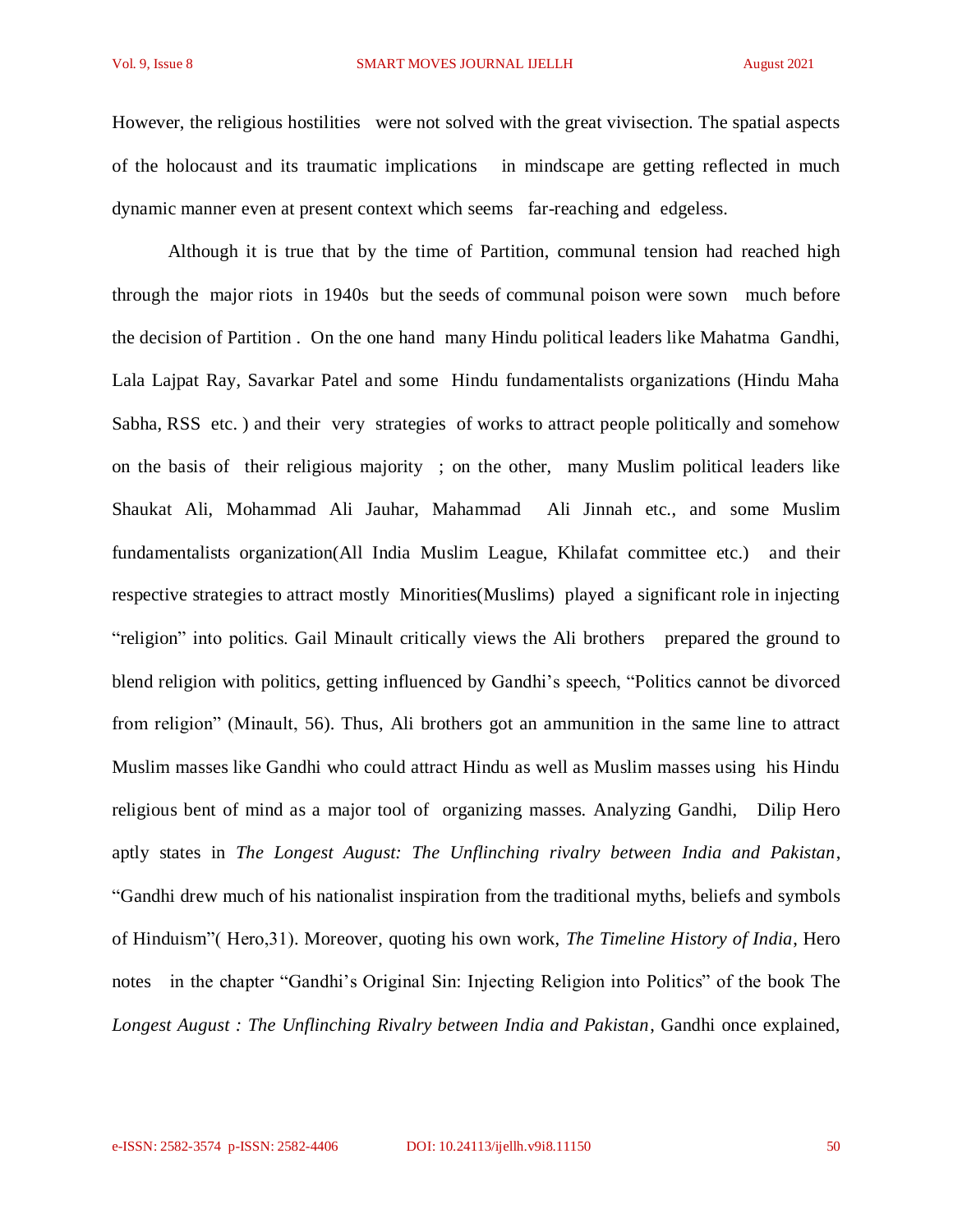"My bent is not political but religious . And I take part in politics because I feel there is no department of life that can be divorced from religion"(Hero, 31).

However, Gandhi's religious bent of mind was not communal as it was in the part of other leaders like Savarkar, Patel (the ardent believers of Hindutva ideology). He was a believer of Hinduism but not of Hindutva for which he had to pay with his life by the assassin, Nathuram Godse( a strong supporter of Hindutva ideology) because he was targeted to be killed many times by Godse before the final attempt. Although Gandhi was not in favour of Partition of the subcontinent, still it was made inevitable as per the demand of the then prevailing socio- political and communal situation in the subcontinent. Instead of celebrating the much awaited historical moment of Independence in Delhi like other leaders, Gandhi made himself engaged in serving riot affected victims in Calcutta. Shibdas Ghosh compares Gandhi with an affectionate, superstitious mother who was indulged in rigorous fasting, worshipping god to cure her sick child 'colonial India'. According to Ghosh, Gandhi's ideology was a fusion of religion, Indian traditionalism, the bourgeoisie humanist thoughts and ideas that couldn't help him to understand the flow of "religious nationalism" trend in pre-partitioned India. As a result, without a secular root, Indian nationalism and democracy seems fragile in many ways.

In spite of many causes responsible for Partition, "the religious animosity" is considered as the most prominent one. By the time, when the subcontinent was partitioned, the very concept of "the religious hatred" had already been transformed into "communal hatred" through frequent occurrence of communal violence. Referring to communal violence as a strong legacy of Partition, Asghar Ali Engineer aptly notes in the article, "Communal violence in Maharastra", " . . . partition, as expected couldn't resolve the problem . . . Communal violence . . . can never be explained in terms of [religion] alone , though some people insist on [religion] being the most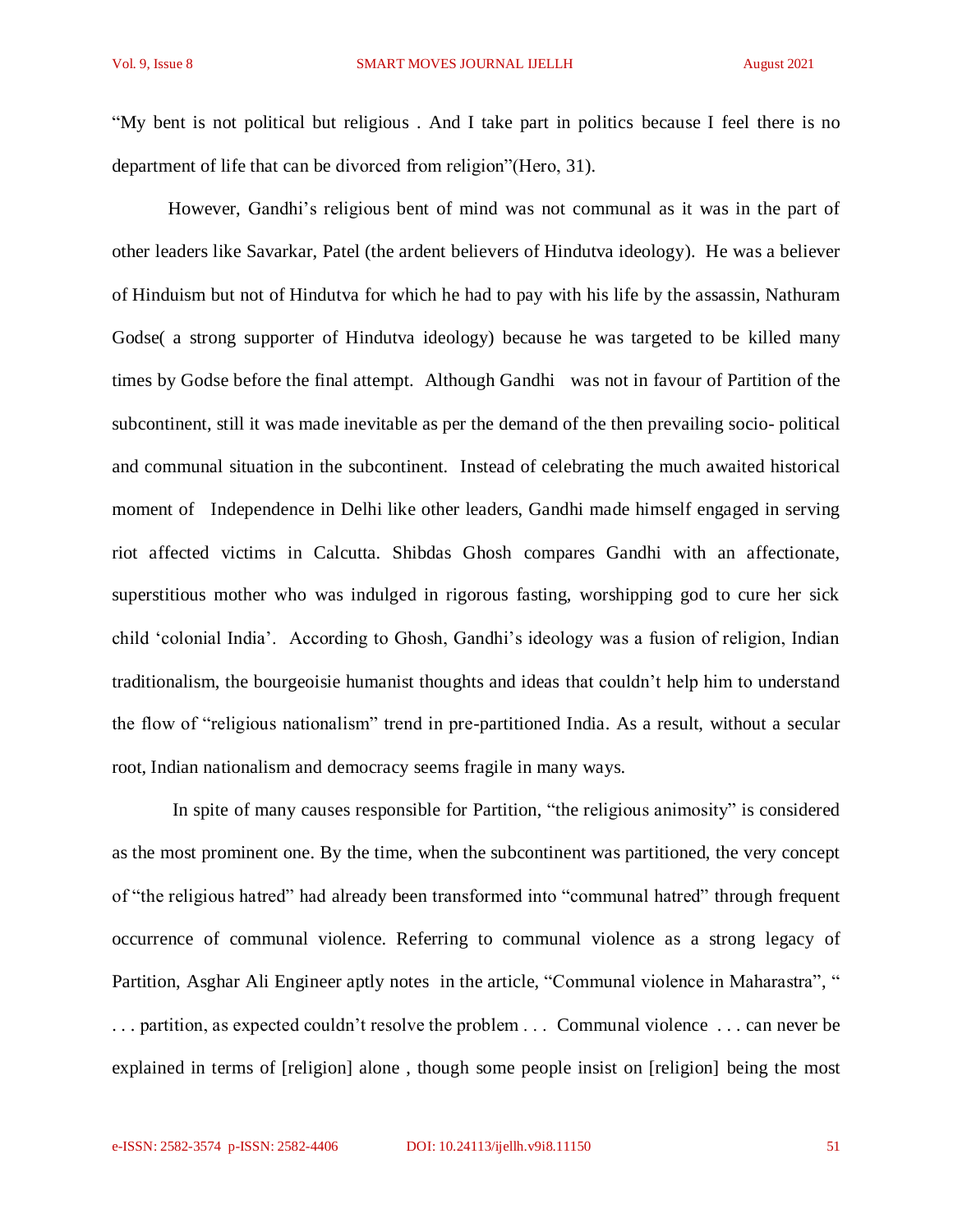important factor. If religion alone were to explain it, one will be hard put to explain near absence of communal violence throughout the medieval period when [traditional religion] had much greater role in people's lives"(Engineer, 148). Quoting Abid Hussain's idea on the prevailing communal atmosphere in pre-partitioned India, Anup Chand Kapur writes, "We should remember that in the period of political transition, the struggle for political transition, the struggle for political, economic, and cultural domination among followers of various religions had become a powerful separating force ..."(Kapur,15). However, like Hussain, Ashghar Ali Engineer also emphatically notes, in the article, Genesis of Communal Violence", " a shift in the economic and political situation with the introduction of the British Raj led not only to the strengthening of communal prejudices but also to periodical outbursts of communal violence which assumed a certain pattern over a period of time and culminated in the partition of the country" (Engineer,189). But it is noteworthy here to mention that British was not simply an alien force, moreover it was the third party that tried its best to instill its strategy of "divide and rule" for a lasting period using "religion" as the most fitted weapon. With the colonization of British, Christianity was also involved in the long term religious hostility between Hindus and Muslims and strengthened it more for its own benefit. Thus, the dispute was not among the Hindus and Muslims only but amongst the three communities - Hindus, Muslims and Christianity, while the earlier two were the subjects and the later one was the ruler.

2. Divide and Rule policy:

The first colony of the British empire that was partitioned along religious line was Ireland and second was Indian subcontinent. Analyzing the very common feature of 'divide and rule' in *The Longest August: The Unflinching Rivalry between India and Pakistan, Dilip Hero, says,* "What was common between the two partitions was [religious affiliation]. In the case of Ireland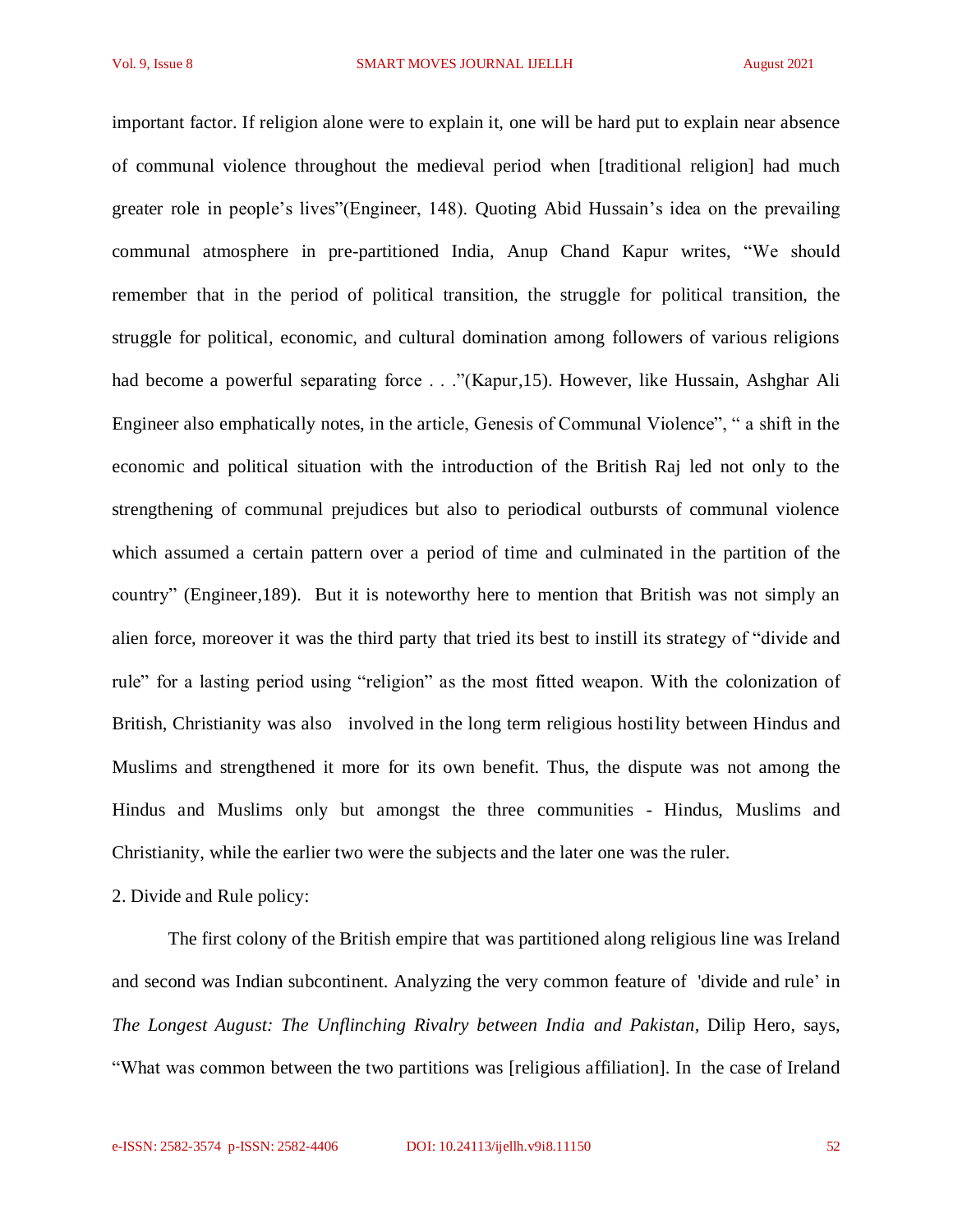, it was different sects within Christianity, whereas in united but colonized India it was a clash between polytheistic Hinduism and monotheistic Islam"( Hero,xi). In a heterogeneous society, inter-group conflicts are inescapable part of public life which is difficult to avoid literally. So, far as Partition of India was concerned on the basis of religion it was happened in a context when approach to religion was not "modern" but still "anachronistic". This "anachronistic(traditional) treatment" of "religion" still exists in modern society which is a major challenge today to overcome. In fact the issue exists worldwide ( in underdeveloped, developing or even for developed nations). At this juncture, a critical analysis on Nongbri's idea of 'modern' notion of religion seems more helpful.

### 3. Nongbri's version of 'ancient' concept of 'religion'

In order to have some sort of clear-cut idea on 'religion' from modern point of view Brent Nongbri's concise account of modern notion of 'religion' is noteworthy to refer to in the background context of Partition of Indian subcontinent. Nongbri tends to guide through his treatise, *Before Religion: A History of a Modern Concept,* to rethink the concept 'religion' in brief in modern context. According to his minute observation, even at present context, very often most of the people in general deal with it (religion) anachronistically but not from the modern point of view. The idea of "religion" is still being propagated with nothing "new" in modern context. It still exists as a concept "preoccupied with" many age old rituals, beliefs and doctrines which are treated as "sacred" and "good" in so-called way and thus "necessary" to follow as it was used in one way or the other in ancient and mediaeval society. But so far as the enlightening ideas of modern society is concerned, no more the ancient concept of religion is found helpful rather harmful. Because the traditional concept of religion creates many hindrances, confusions and helps only in blockading the exploration of science, scientific ideas,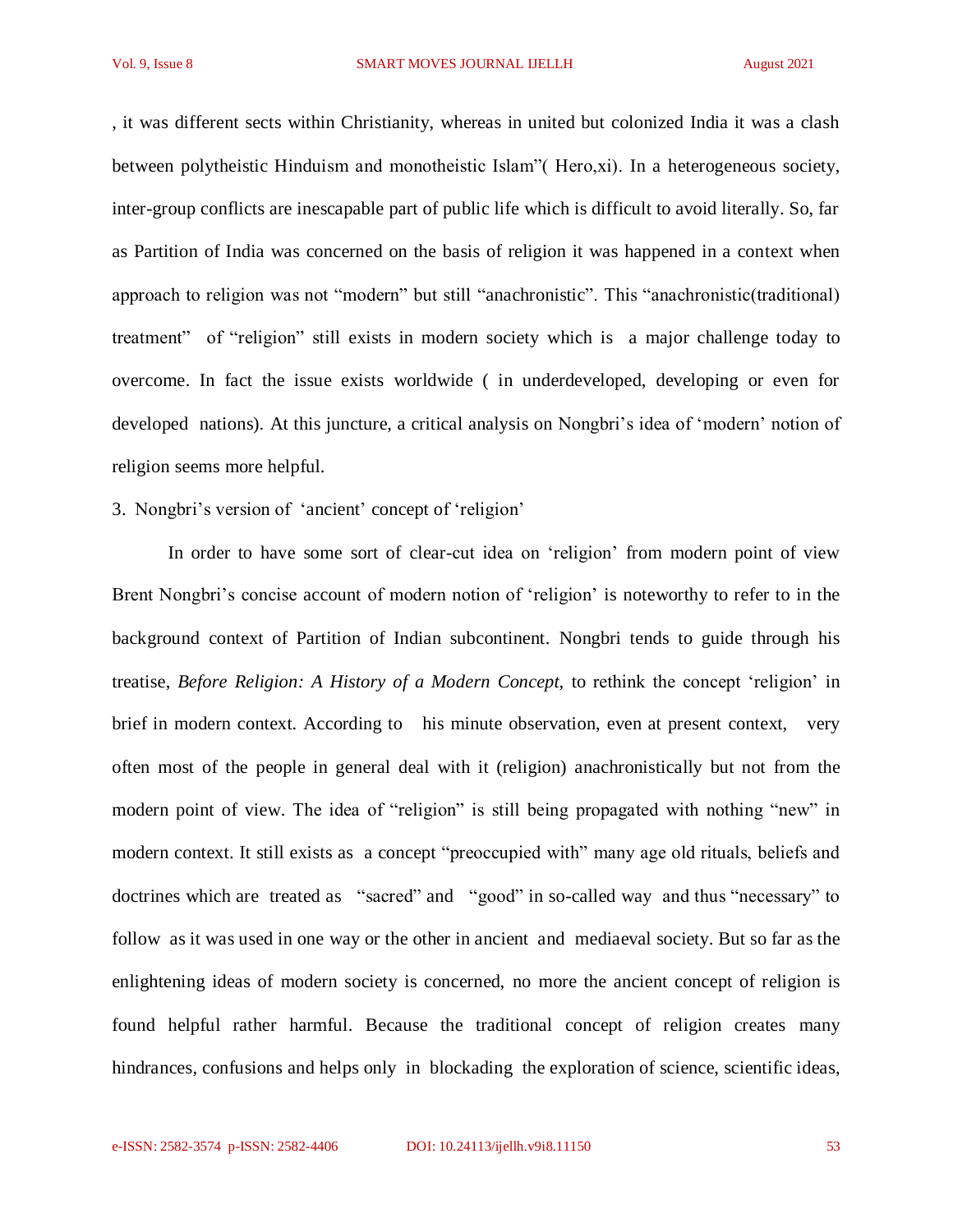scientific temperament, humane human attitudes etc., in many ways in global context . If these (religions) are considered somehow useful by some people ( "a majority" or "minority" group of people as per their respective beliefs ) then it is to be understood that such considerations are only trying to serve 'some' sorts of purpose in private as well as public sphere of lives "more" (on the basis of socio-political, cultural and economical context) but serving "less" to justify its "traditional meaning" in general what it is assumed to be (believing any religion means believing in an interior spiritual journey for the so-called salvation concept of soul etc.).

Karen Armstrong's (the former nun and best-selling author) views, "The spiritual quest is an interior journey; it is psychic rather than political drama. It is preoccupied with liturgy, doctrine, contemplative disciplines and an exploration of the heart, not with clash of current events"(Armstrong, ix). Here it seems, somehow Armstrong puts her opinion in the line of Locke, that the position of 'religion' is confined to 'the' private context (by using two specific words 'psychic' and 'interior journey') and should not be applied publicly and politically.

In ancient period, the discussion on sacrality and gods were very much in the public domain. They referred to the concept of religion in their hierarchical protocols of all sorts. As per Nongbri's study: For example- In Greek, the people frequently uses the word "eusebeia" to perceive proper attitude towards Gods and parents and "asebeia" for holding wrong attitude. Referring to Plato's *Republic*, Nongbri writes, "Plato emphasizes the rewards for those who display[eusebeia] and punishments due to those who display [asebeia] to gods and parents"(Nonbri,4). Moreover, referring to John. E. Stambaugh's writing on the function of Roman temple, he writes during that time Roman temples were used as sacred sites where a wide varieties of activities (for example : festivals or sacrifices dedicated to gods , banks, libraries, meeting places for governmental bodies, markets, repositories of legal records, banks,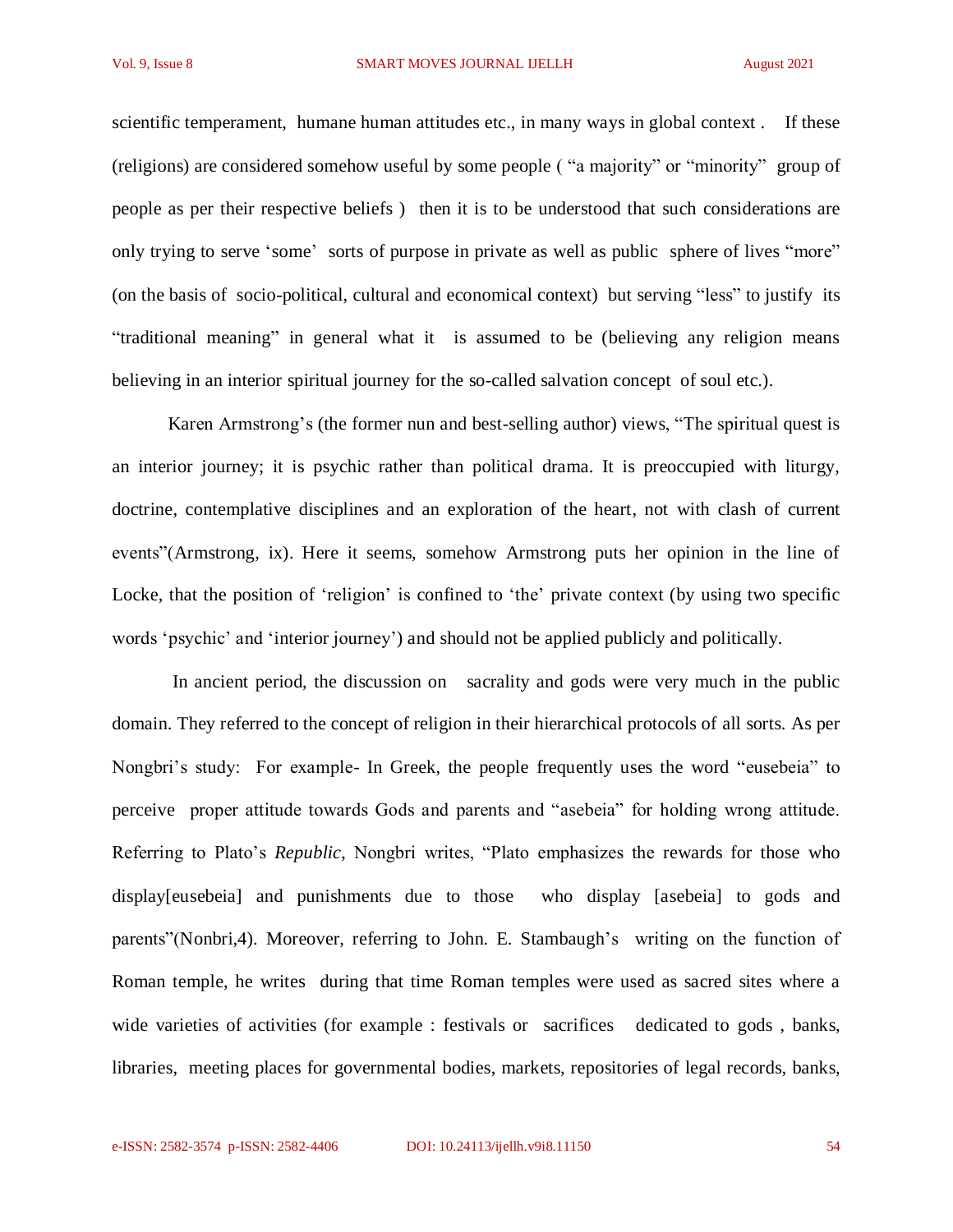museums etc.) could have been performed for which the people in modern context would not describe those temples as " religious" places. Because in today's context, the mostly used definition of "religious place" refers to "place of worship" or the site to perform some rituals but not other activities. So far as the modern notion of religion is concerned, Nogbri emphatically puts a key question to explore "how and when people came to conceptualize the world divided between [religious] and [secular] in modern sense and to think the religious realm as being divided into distinct religions, the so-called World Religions"( Nongbri,5).

#### 4. Nongbri's modern notion of ancient concept of "religion"

In order to define the 'modern' concept of religion, Talal Asad views, "I would urge that [religion] is a modern concept not because it is reified but because it has been linked to Siamese twin [secularism]"( Asad, 205-22). Supporting Asad's point of view, Nongbri emphatically says, "It is this simultaneous birth of 'religion' and 'secularism' that merits attention"( Nongbri,4). He claims that what modern people perceive the domain of religion today was absent in the ancient world. Because the modern dichotomy of "being religious" and "not being religious" was not of concern of the ancient world. He clarifies, "The very idea of [being religious] requires a companion notion of what it would mean to be [not religious] and this dichotomy was not part of the ancient world" (Nongbri,4). Thus, he critically points out, "What is modern about the ideas of [religions] and [being religious] is [the isolation] and naming of some things as [religious] and others as [not religious] (Nongbri,4)". In the chapter, "Conclusion: After Religion?" he discusses the origin of "modern" notion of "ancient" concept of "religion" in an informed way. Focusing the origin of "modern" concept of religion, he says, "It was born out of a mix dispute Christian disputes about truth, European colonial exploits, and the formation of nation-states"(Nongbri, 154). Moreover, he aptly says the democratization of the modern idea of "religion" started when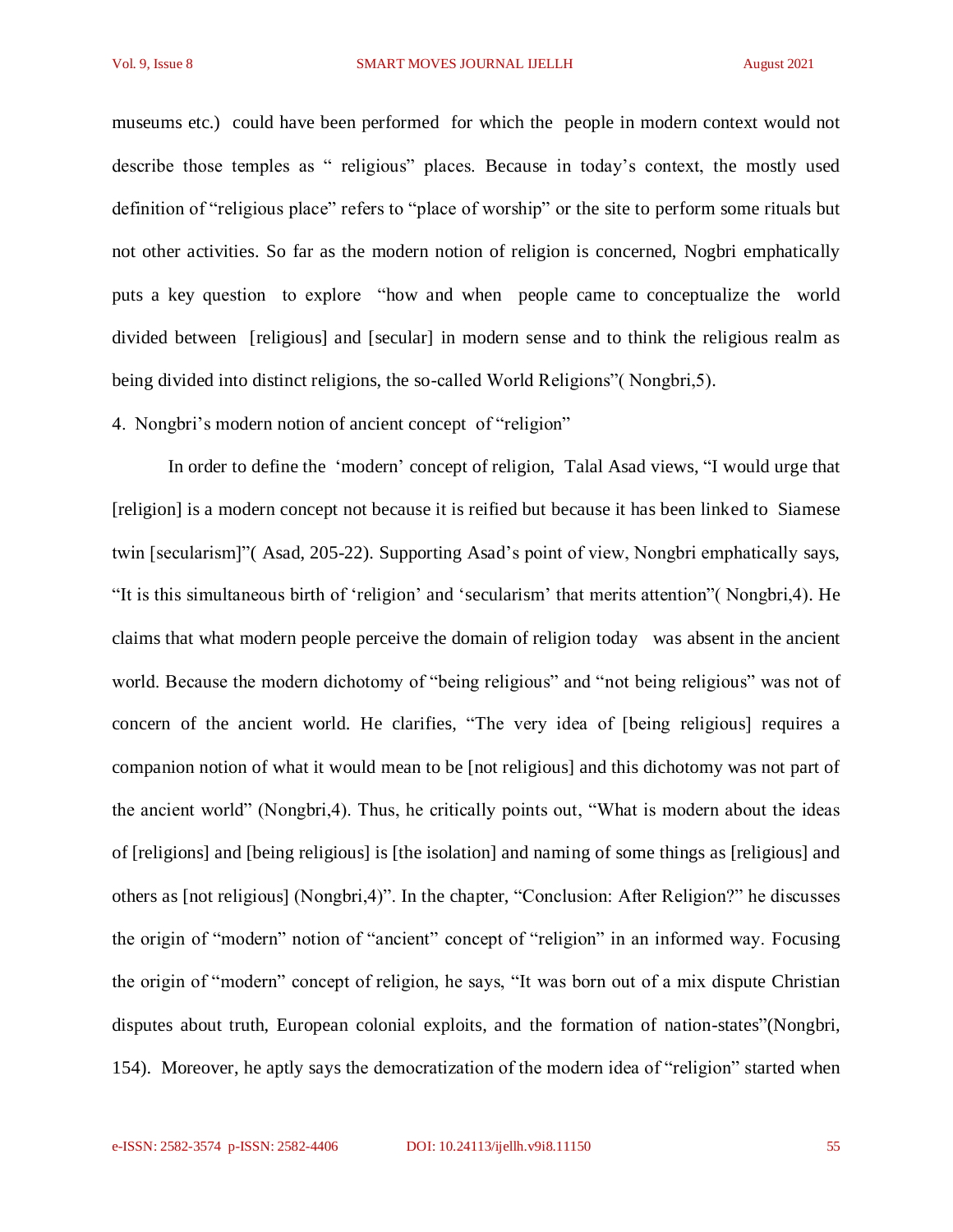it was applied in cross-cultural context. According to him, when the intra- Christian sectarian disputes ( the idea of which form of Christianity was true: Catholic or Protestant) coincided with European exploration of the world, they discovered the "new" people ( in Africa, America etc.,) and their different worship practices. Thus, Nongbri appropriately says, these "new" peoples became the "ammunition" for the world of Christian disunity which was found as the very 'basis' to construct the framework of World Religions. The advocate of constructing the phenomena of "modern idea of religion" in 16th century was John Locke who recommended to treat religion 'privately' and 'apolitically' for the betterment of growing nation-states with which the modern notion of "religion" ( the distinction between "the religious" and "the secular") came into existence.

The trajectory from ancient to modern records many kinds of developments of different societies time to time. What is most important to note here is that in spite of much progress of human lives by the modern era, there still found some kind of influences of mediaeval pagan beliefs and practices in modern society all over the world. The different taboo subjects - religion, ethnicities , culture, language etc., still has its dominance in shaping the "psychology" as well as "social behavior" as per the age long underlying ancient beliefs. So far as the theory of evolution and the idea of secularism is concerned, it is observed not yet the people( in general in the present modern society) have achieved the modernized status in their outlook, socio-cultural behavior, economic and political development etc., in global context.

However, so far as the concerns of religion is meant in general in traditional sense, people believe "religion" as a kind of inner feeling or personal belief which is ideally remote from secular affairs. Thus, in this scenario, independent World Religions are considered as different platforms in order to know about the genesis of world, creation of life, how to obtain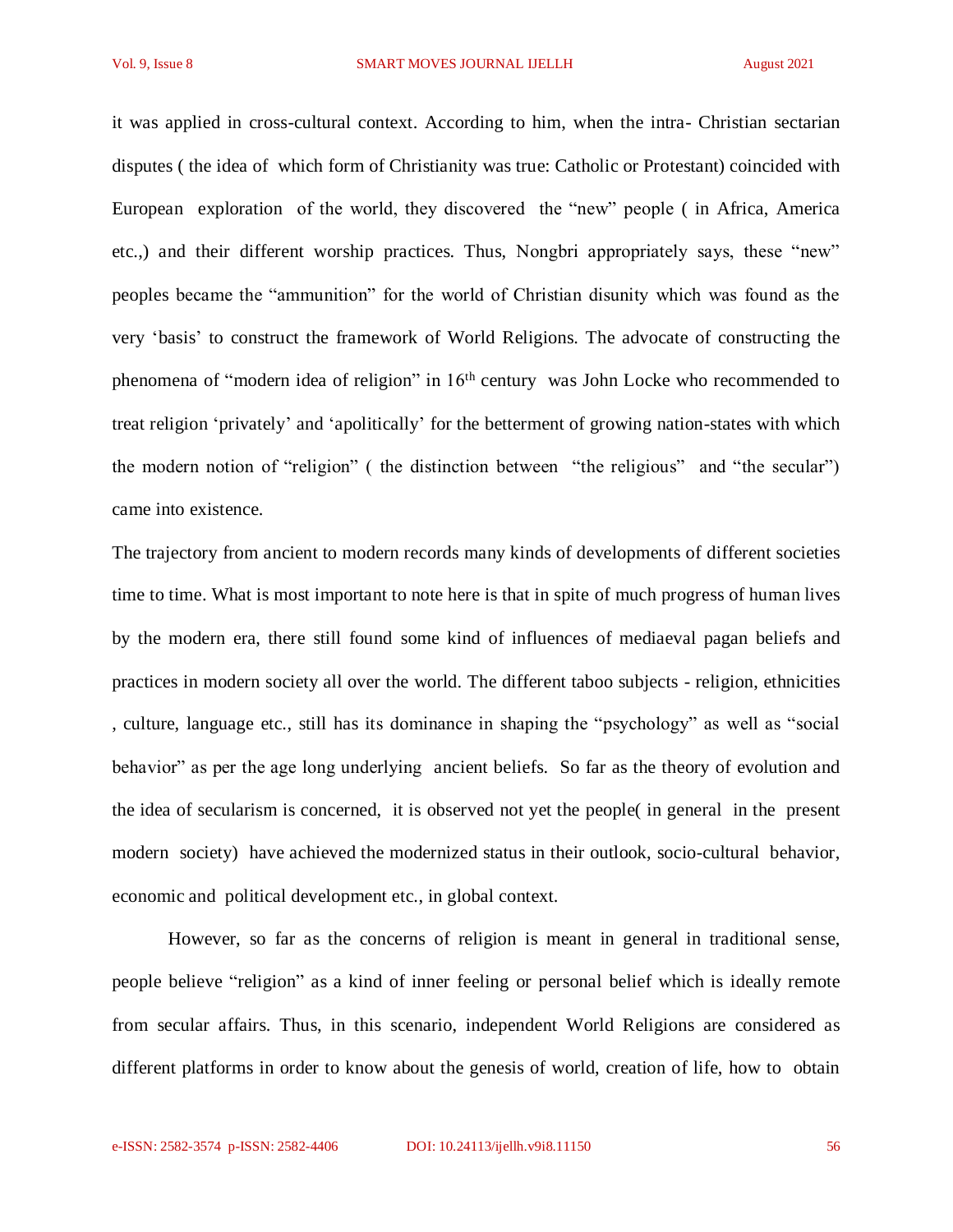salvation, what's the best way to realize the concept of "almighty", "supernatural entity" or "god" etc.

# 5. "Defining religion" is a peculiar job

The very process of 'defining religion' seems a peculiar job to discuss but can't be ignored as it has still a strong dominance on the traditional belief system of people. As Nongbri suggests ideally, it is the need of the hour to have a clear-cut idea on 'modern' concept of religion. Eric J. Sharpe, the historian of comparative religion opines, "To define religion is, then far less important than to possess the ability to recognize it when we come across it" (Sharpe, 46-48). Sharing his experience as a Prof. of History of Religions, Brent Nongbri writes, "When I ask my students to define religion, they generally respond with a wide range of conflicting definitions, but they usually can agree on [what counts] as religion and [what does not]" (Nongbri,15). Regarding the defining process of "definition" of religion, Jonathan Z. Smith claims, "the very process" can take an entire book or several books to catalogue the numerous attempts at defining religion. Nongbri says that James H. Leuba (Prof. of Psychology) notes fifty definitions of religion in the appendix of his work *A Psychological Study of Religion: Its Origin, Function, and Future* (1912). Responding to Leuba's cataloging of definitions on religion, Jonathan Z. Smith( an American historian of religions) views, ". . . it can be defined, with greater or lesser success, more than fifty ways"( Smith,179-196). However, analyzing Smith's and Leuba's points of view, Nongbri critically observes, "the industry of proposing new, [better] definitions of religion shows no signs of flagging, despite the decreasing sense that any universal definition will ever be accepted"( Nongbri,16).

Nongbri intelligibly and justifiably rejects the efforts of producing "better definitions" or "more cross-culturally valid definitions." According to him "the" very process as well as "the"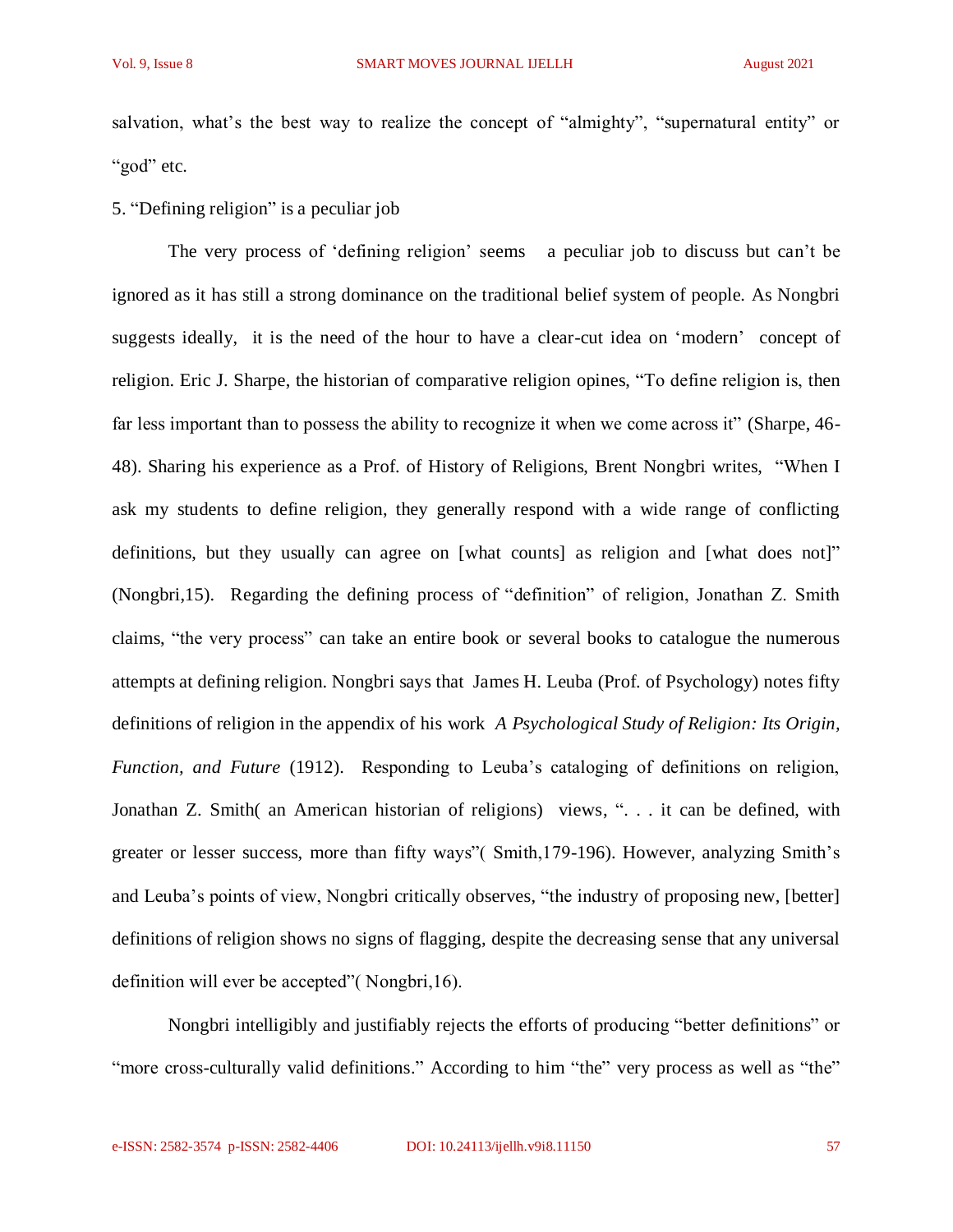very purpose is misguided. At this juncture, it is noteworthy to refer to Benson Saler's idea of producing better definition of religion. Advising his associate anthropologists, Saler says what is important is not try to produce a "better" or "inclusive" definition of religion. According to him, religion has its "traditional meaning for us and for the audience for which we write , and by so widening or otherwise altering what it includes , it may well cease to have much utility as a research and literary tool" (Saler, 157). Nongbri notes as an academic discipline, the study of religion still assumes "religion is simply a fact of human life and always has been." Thus, a key question arises, "How should the study of religion move forward?" (Nongbri,154). Hence, he suggests to study religion in a more informed way and putting two crucial questions in this regard to focus on.

- 1. *Who* is doing the defining and *why*?
- 2. *What* is at stake for those who think it is important to adhere to *this* or *that particular definition of religion?*

In the article, "God Save This Honourable Court: Religion and Civic Discourse", Jonathan Z Smith discusses ". . .government entities in the United States determine what does and does not get to count as religion through an examination of Supreme Court cases." (Smith, 375-90). In this regard, Nongbri critically views, "This kind of approach has more potential for generating useful insights. What sorts of interests are involved in such decisions of defining religion?"( Nongbri,155). In many countries this problem of "direct involvement" of government machinery in the affairs of religion still exists. Amongst them , the so-called largest democracy and the so-called secular 'India' is 'one'.

6. Direct "involvement" of Government in the affairs of religion in the so-called secular India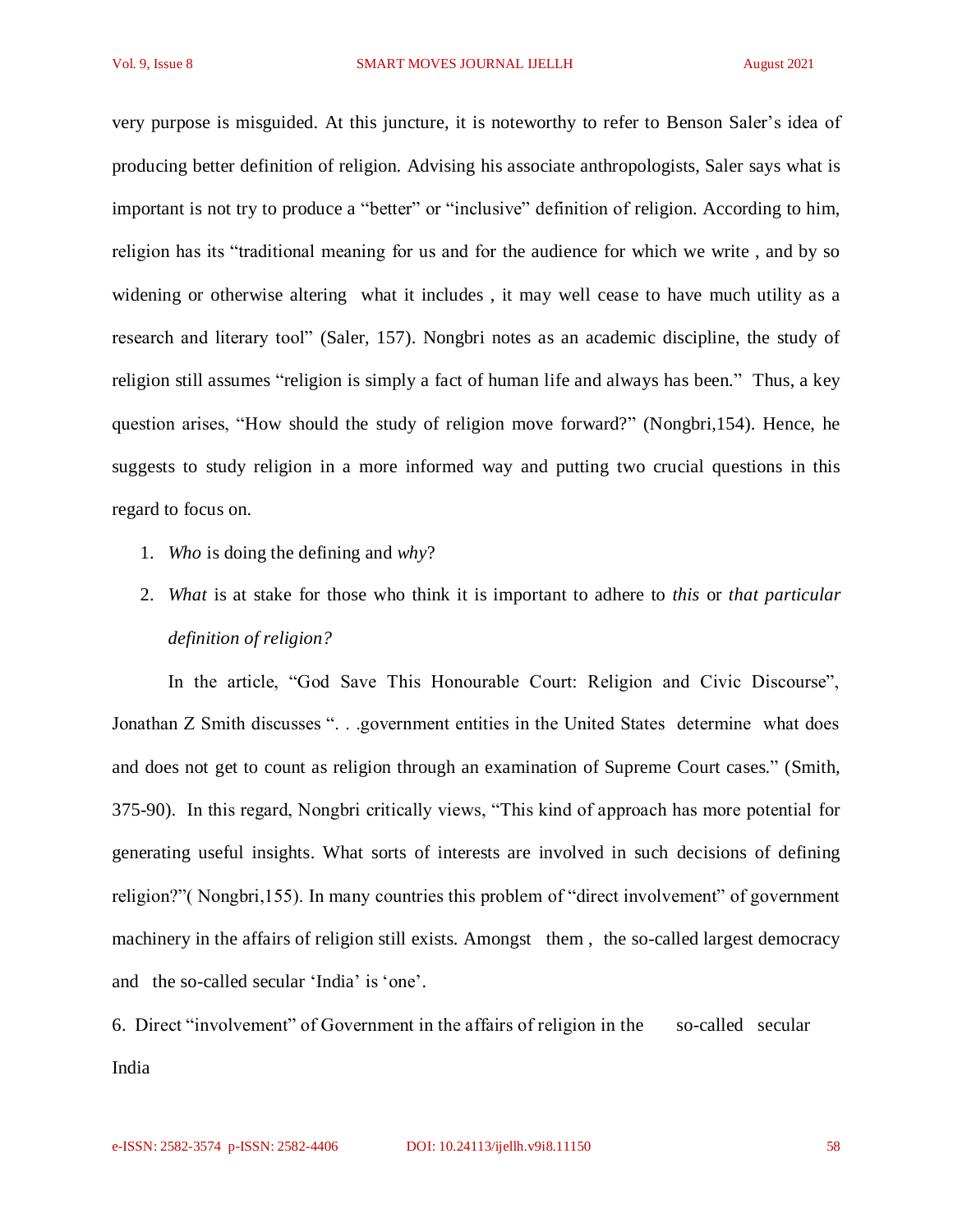With particular reference to the recent verdict on "Ram Janmabhoomi(birth place of Ram)- Babri mosque dispute" in 2019, it is observed that like U.S. in India also it is "the same" Supreme Court that dramatically acts as the "Supreme Tool" not only in "defining" what is religion but also "which religion is more important and which is less" as per the dominating "majority vs. minority" narrative. The very verdict puts a question mark on the secular character of Indian constitution. Despite knowing the fact of the demolition of Babri Masjid (A Mosque built by Mughal emperor Babur in 16<sup>th</sup> century) in Uttar Pradesh, India on 6th Dec,1992 by a large group of the activists of Viswa Hindu Parishad and its allied organizations, " the way" the Supreme Court of India releases its verdict ( giving the complete custody of the disputed land of 2.77 acres to Hindus and another "unasked" five acres of land to Muslims as an alternative other than the disputed land) in order to dissolve the dispute still demands an inquisitive analysis in understanding the very 'basis' of the judgment. Moreover, the acquittal of all thirty two accused (of demolition case) including BJP veterans L.K. Advani(former deputy PM), Murli Manohar Joshi, Uma Bharti, Kalyan Singh etc. by a special CBI court in Lucknow marks a milestone in questioning the 'justness' of Indian judiciary so far as the verdict is concerned under the double-engine leadership of BJP govt. both in Uttar Pradesh( Yogi Adityanath govt.) and at the Centre ( Narendra Modi govt. ). TJS George aptly records the verdict in an article with a catchy title "28 years after Babri masjid demolished yet again" in *The New Indian Express*. Moreover, the seriousness of Narendra Modi, (the Prime Minister's role) in the ground breaking ceremony for the construction of Ram temple in Ayodhya, using 22.6 kg (worth 15 lakhs) of silver brick draws significant attention in this regard. Thus, the whole process from the 'demolition' of Babri mosque to the 'construction' of Ram temple speaks a lot about " the defining" responses of Indian judiciary to 'religion'.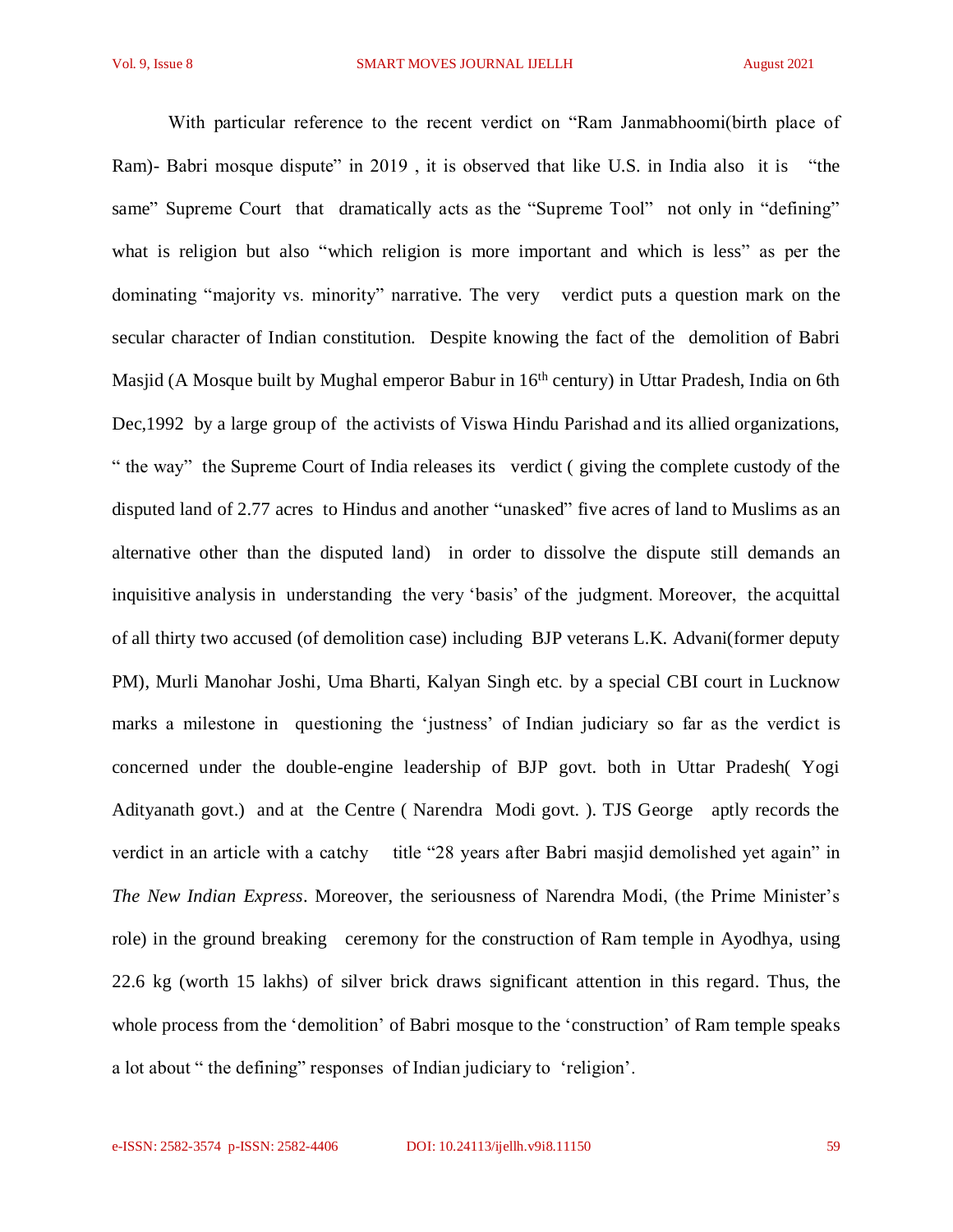About the status of religion in post-partitioned India, Gurpreet Mahajan critiques:

The Indian Constitution dealt with the issue of [religion] by endorsing the principle of non-establishment of religion but without advocating the separation of religion from politics . . . This meant that the state was to have no religion of its own, but religion was not viewed as a personal or private matter : it was placed [squarely] in the public domain and the state was expected to be involved in a variety of ways with religion (Mahajan,301-302).

So far as the recent "Ram Mandir-Babri mosque" verdict is concerned, Gurpreet Mahajan's analysis seems very much appropriate in this regard.

According to Nongbri, the "activity" of defining the religion and the "act" of saying "some things" or "Some people" are religious and others are not, lead to giving up "the essentialist project" of finding "the" definition of religion. In his words, "Such a reorientation in the study of religion would also allow for a more playful approach to second-order redescriptive usage of religion"( Nongbri, 155). Thus, he emphasizes on, to treat 'something' as religion in 'non-essentialist' ways for the purpose of 'analysis' that would shift the mode of discourse. He suggests intelligibly with the shifting of mode of discourse, "We would no longer ask the question , 'Is phenomenon X is a religion?' Rather we would ask something like 'Can we see anything new and interesting about phenomenon X by considering it, for the purpose of study, as a religion?" (Nongbri, 155). With the attempt of shifting mode of discourse, Nongbri opens up the concept of religion to be responded in a more informed way.

7. Critiquing 'Religion'

In fact it seems unworthy to discuss "religion" merely as "re-descriptive" concept in order to have some kind of idea on creation and destruction of universe, attaining salvation etc. It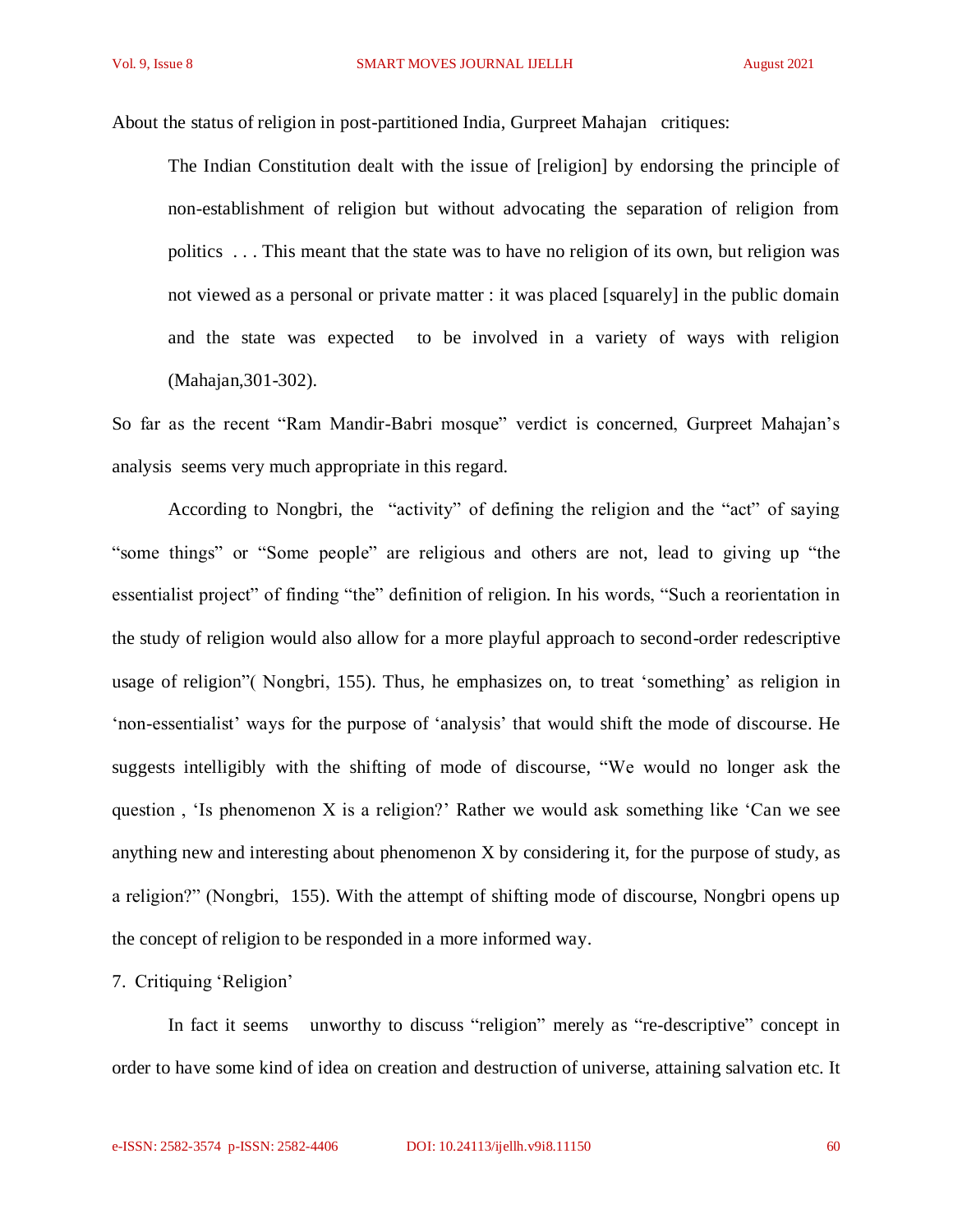seems unhelpful and harmful too to ignore the scientific theory of evolution( by Charles Darwin) and implementation of laws of science (that creates a genuine scientific temperament and developing scientific, humanitarian approach to different aspects of life and society).

Due to "squarely" assigned status of religion in the so-called secular country like India, its claim of "secular" character contradicts itself. At this juncture, it seems more appropriate to consider India either as a pseudo-secular nation or as a "multi-theocratic state" (according to Shibdas Ghosh- *A Scientific Approach to Our Educational-Cultural Problems*) but not a secular state. So far as Indian secularism is concerned only for the sake of name, it invites many provocative ideas and incidents(especially communal violence) that are unexpected and infamous by nature.

# 8. The Present Relevance of Study of "religion"

Including Nongbri, many scholars like Beverly Milton Edward, Salman Rushdie, Gurperet Mahajan, Khuswant Singh, Paul R. Brass etc. agree with a basic concept that religion , ethnicity, tribe and clan etc., are found as the foundation of ancient hatreds which impedes the progress of modern secular ideals. Analysing the rising conflicts and violence in this regard, Beverely Milton Edwards notes insightfully, ". . . the politics of ancient blood and nation, religion and ethnicity . . . are a challenging and uncomfortable reminder that perhaps all is not well with the modern age. Perhaps the liberalization or abandonment of old taboos, norms and values and rites and rituals does not necessarily bring us to a better place where violence is reduced or increasingly absent"( Edwards, 20-21). However, liberalization of old taboos is not a solution to stop violence. At this juncture, it is necessary to discuss the pros and cons of these old taboo ideas from a modern, secular, scientific and humanitarian perspective with special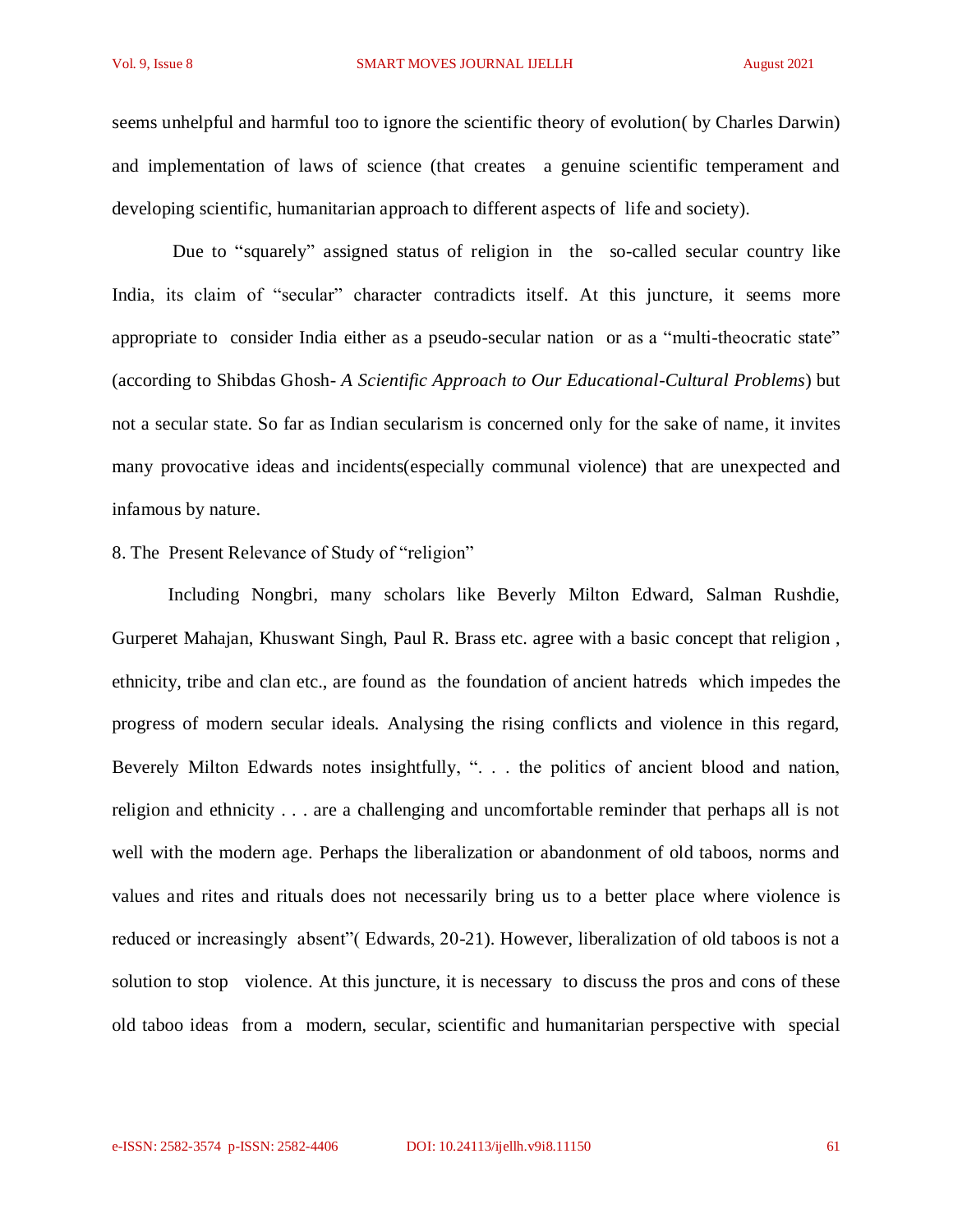reference to Marx's recommendation for "abolition" of religion and Nongbri's recommendation to study religion "in a more informed way" ( Nongbri, 154) .

Although it seems difficult to abolish the influence of religion completely from social life but not seems impossible as well. The more influential and interesting part to study and discuss religion would be to focus it as a research area with a sound questionnaire in order to discuss some key questions as such: Can ancient notion of religion be abolished from social life? What can be the "procedure" of abolition of religion? What can be the result if all the people in the whole world become atheists? Can the society progress or regress with the abolition of "religion"? If there occurs some progress, then what would be the nature of progress of human life socio-politically, culturally, economically and philosophically? If there occurs some regresses, then what would be its nature? What would be the benefits for the individuals as well as for the whole human society with the abolition of traditional concept of religion? Isn't it the need of the hour to prepare a valid ground for each individual in human society in order to inculcate secular, scientific and humanitarian approach to life and society for common good. Perhaps all such questions may provoke some valuable assessment on the idea of "religion" in a more informed way.

Critiquing Marx's comparison of religion with opium, Beverely Milton Edwards states, "religion is not so much an opiate of the masses but is harnessed by the state elite into the fabric of the state - to varying degrees –as a means of force and order"(Edwards,29). According to Nongbri's insightful claim, what seems more authoritative in the problematic study of religion is "to simply view it as a modern subject" focusing the "particular" time of John Locke's scholarly recommendation for the treatment of religion when it was truly reorganized as a modern concept. There is found a great challenge before modern man not only to be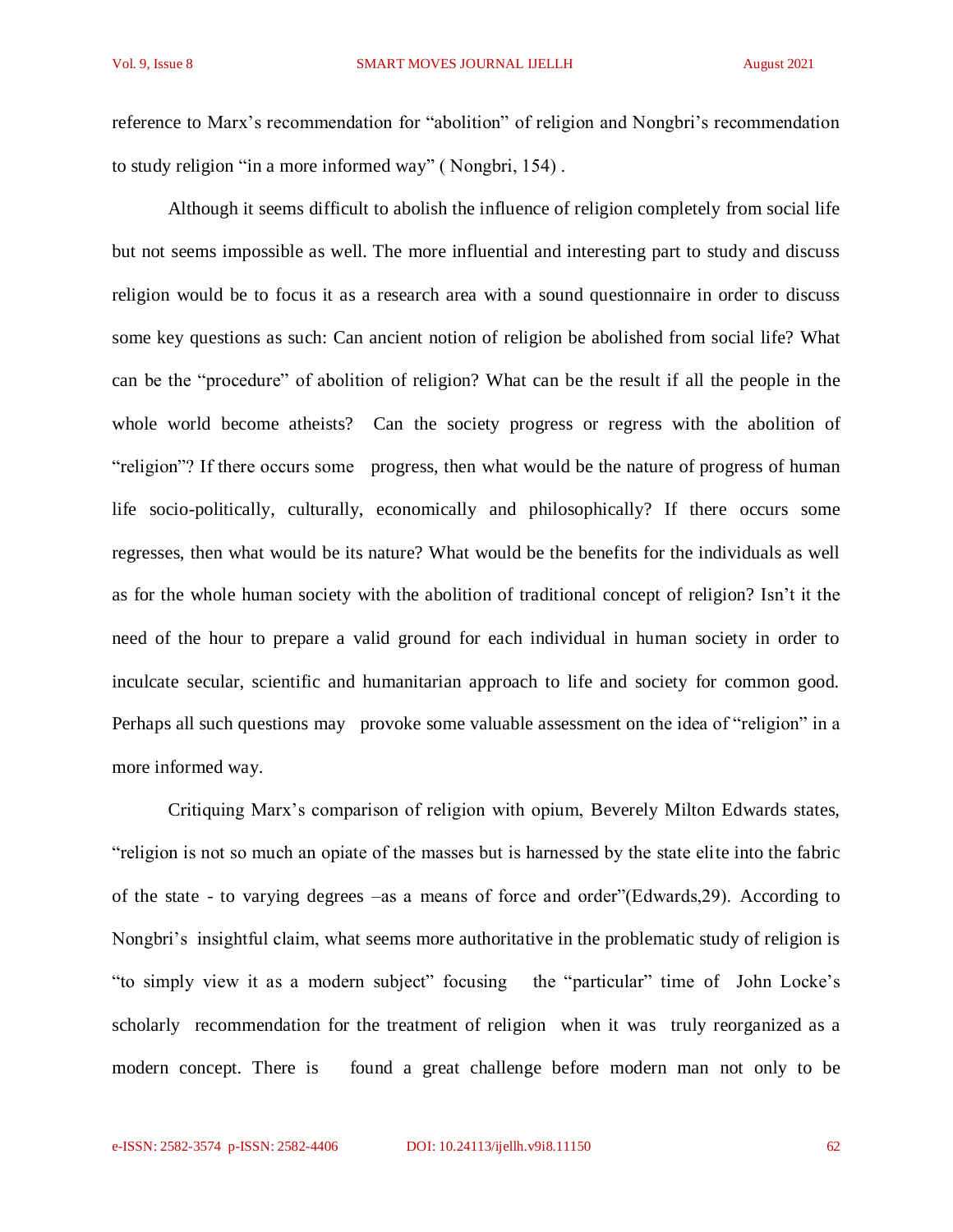modernized but also to be secularized both in words and in actions and social behavior for public good.

# 9. Usage of the term 'anachronism'

According to Nongbri, he uses the term "anachronism" for the study of ancient texts being influenced by Stephen D. Moore's idea of anachronism ( from his book *God's Gym : Divine Male Bodies of The Bible).* With the creative usage of the term by Nongbri in *Before Religion :A History of a Modern Concept*, he raises a crucial issue regarding the unwise exercise of application of "religion" in general. According to him, "The problem with using [religion] to talk about the ancient world is not anachronism. All of our concepts are modern and hence anachronistic when applied to the ancient world. The problem is that we so often suffer from a lack of awareness that we are being anachronistic. Informed and strategic deployment of anachronism, on the other hand, can have unexpected and thought-provoking results" (Nongbri,158). With this particular analysis, Nongbri guides to instill a "modern idea" rejecting the ancient notion of religion. He aptly focuses on the central issue that due to "informed and strategic deployment" of anachronistic ideas (old taboo ideas), it would have only one result i.e. to bring unexpected, unhappy, thought-provoking results. Because as the modern man lives within the circle of many modern ideas (cosmopolitanism, secularism etc.) in a technologically advanced world as well , hence, while dealing with religion, it would be disadvantageous for him to confine his "mindscape and social space" in anachronistic (traditional) sense instead of modern . Nongbri knowledgeably makes it clear, "religion as an explicitly second-order or redescriptive concept has a place in the study of antiquity. That leaves us with the final question of what to do about our descriptive account of the ancient world" (Nongbri, 158). In fact, the study of 'religion' can be explored as a research field in a more productive way when it will be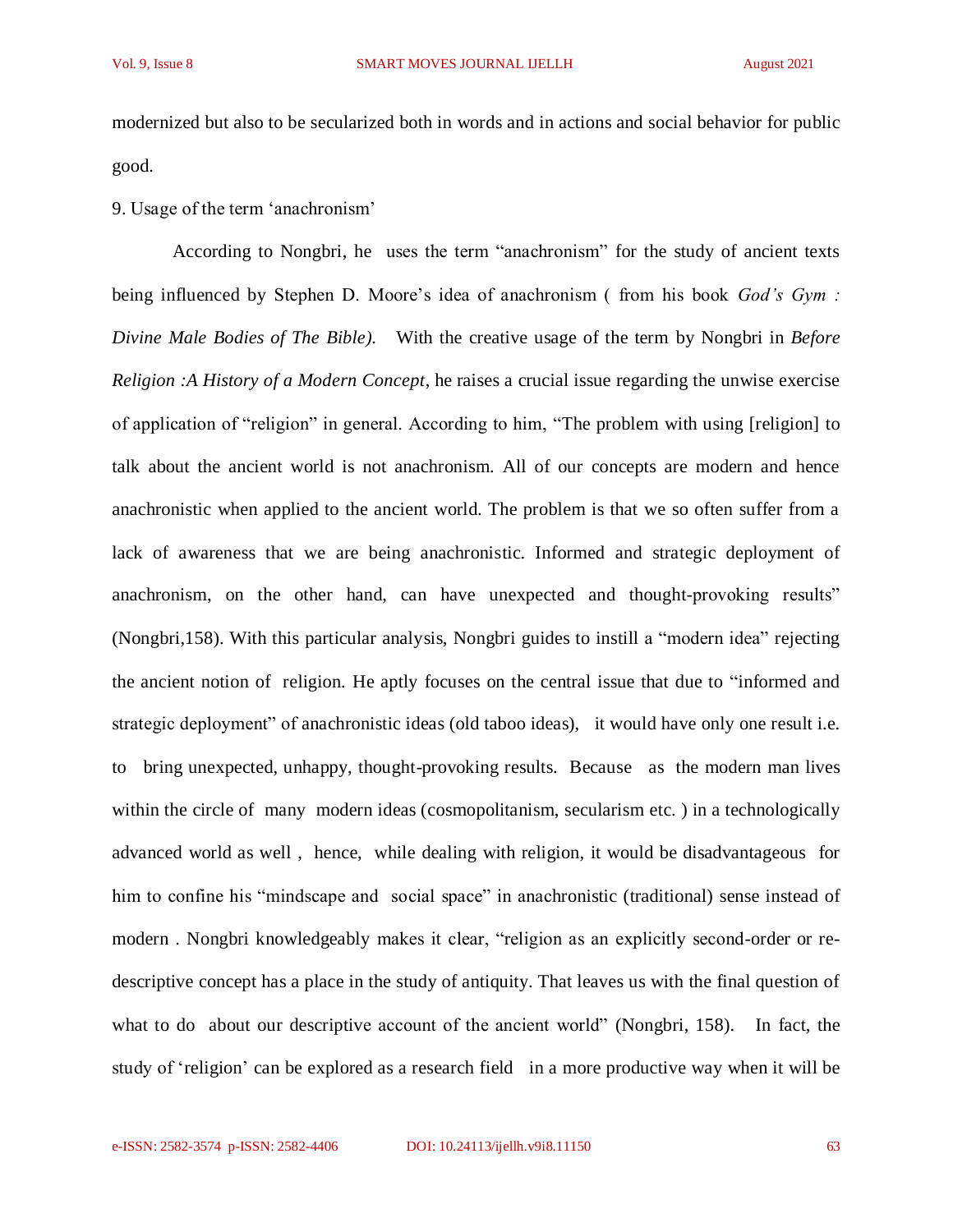considered as a special discipline in order to study the history of ancient world and the role of religion in ancient society.

10. Conclusion:

'Wars' amongst different religions, ethnicities, cultures have not yet been ended. It is still being manifested in many societies, countries in the name of "civil war", "ethnic war" and "intra-religion wars", "inter-religion wars" etc. In Asian countries like India and Pakistan since the time of Partition, the legacy of religious violence still persists in communal form even after more than seven decades of the cataclysmic event of 1947. The tumultuous Partition still appears as a curious topic in public arena. Myriad attempts still are being made time to time to fill in the gap to understand the various circumstances why the infamous Partition took place.

However, if it is not considered that the horrendous event took place in the context of the "underlying anachronistic" approach to "religion," (that could have been avoided with a sensible and intelligible modern outlook to religion) then the gap would remain seemingly unbridgeable. From Nongbri's point of view, it can be emphatically concluded that the thought-provoking Partition of the Subcontinent happened due to "an underlying anachronistic approach to religion" in the modern period i.e. in 1947. Hence, if this valid ground is not taken into account as the most "noticeable ignorance" of the public as well as of the political leaders then all the myriads of attempts on the assessment of the great holocaust would go in vain.

Many thought-provoking events have occurred unexpectedly in global context due to "the" anachronistic approach to religion in modern era which can't be ignored. Including Partition ,the long term Ram temple-Babri Mosque dispute, and finally the dramatic narrative of 'demolition' of Babri mosque in 1992 and 'construction' of Ram temple at the demolished sight in 2020 etc., are fitting example of the reflection of the prevailing religious hostilities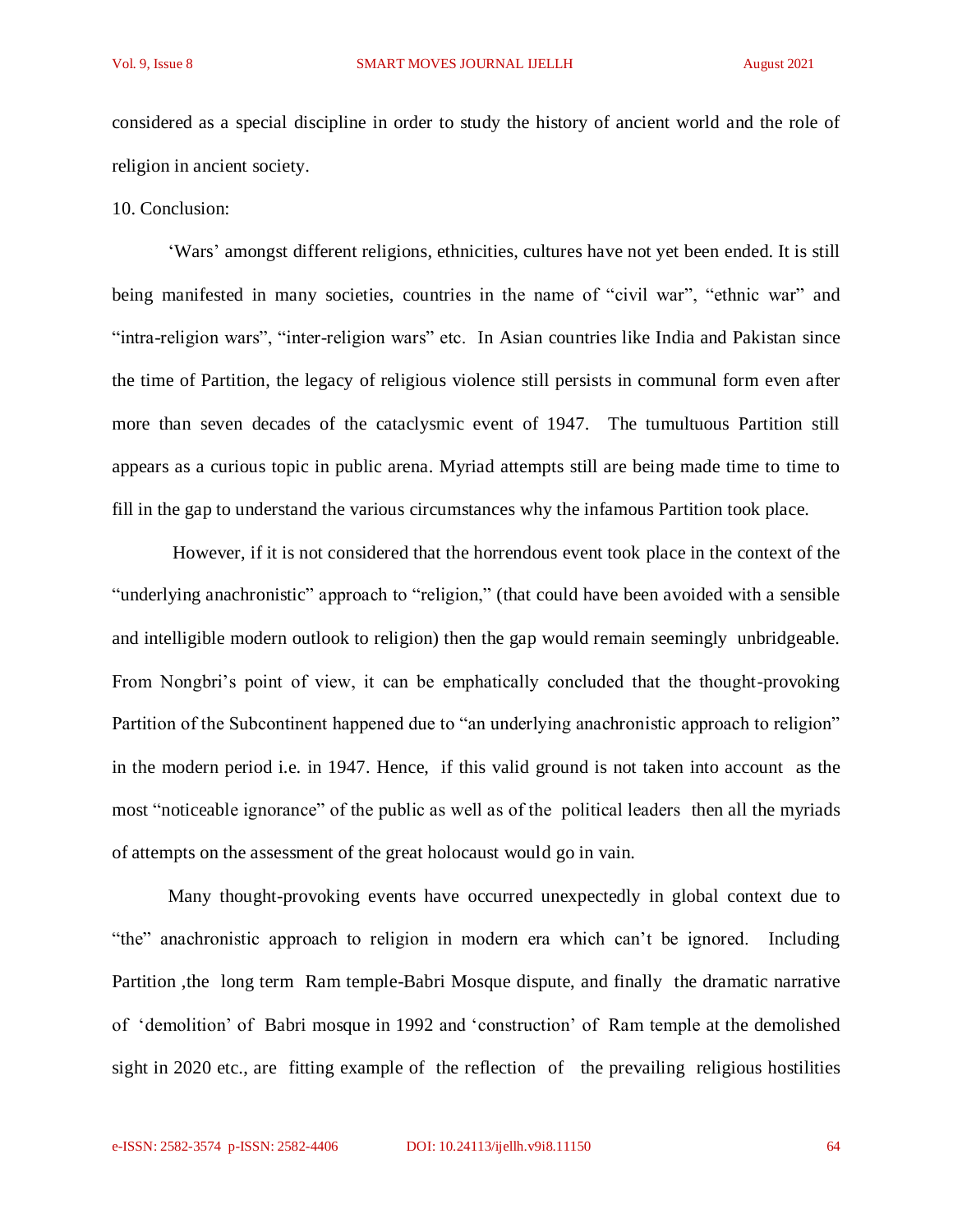between Hindus and Muslims in India. The hostilities are not found merely religious but competitively communal as well.

The West and the Middle East are not exceptional in this regard. The cataclysmic events like "9/11 in USA," the recent "11 -day Palestinian- Israeli violence" in May, 2021, the ongoing military offensive by Taliban and allied groups since 1990s till date (the recent escalation of Taliban offensive in Afghanistan in August,2021) etc., are the most striking examples of some high degree of thought-provoking outcomes that happened in recent past in global context due to manipulation of "religion" in an inappropriate and 'atavistic' way instead of 'modern'. No peace talks and no reconciliation seems possible to escape from the attack of all kind of taboo subjects- religion, ethnicity , language, culture etc unless it is handled from "purely" modern scientific, humanitarian perspective exercising all the ideas knowledgeably and sensibly.

However, if some sorts of purposeful efforts are not being made seriously for the eradication of the very "basis" of religious hostilities as well as communal hatred then this "religious virus" may mutate its feature towards pandemic nature to perform its action in much more vigorous and violent way impeding "the" very process of progress of modern human society up to the mark and as a result, the modern society will lag behind more in achieving the great ideals - cosmopolitan democracy, secularism, socialism, humanism etc., in true sense. The modern man needs to be more socialized, democratized, secularized and above all humanized. The earlier is the diagnosis, the better is the treatment.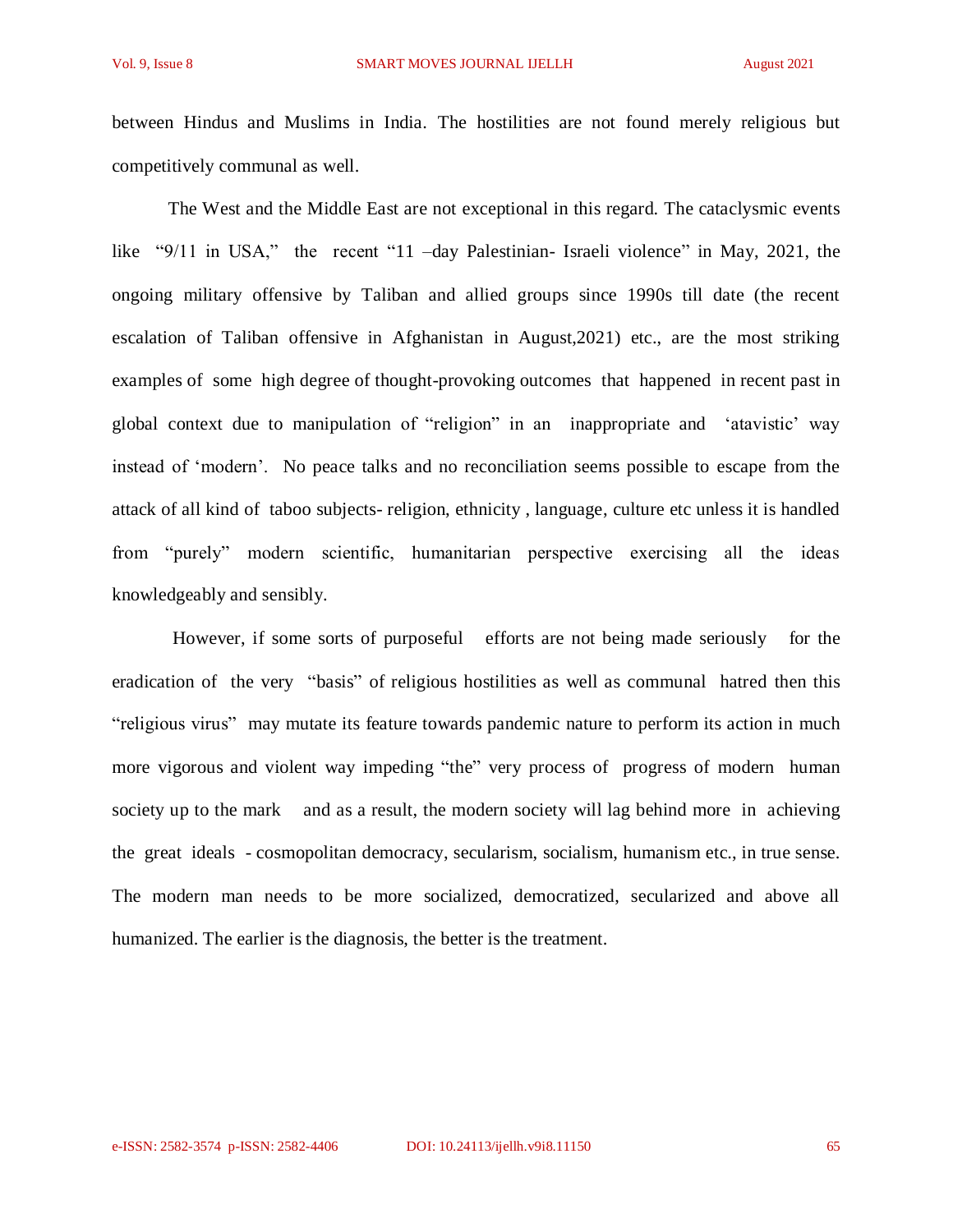#### *REFERENCES:*

Armstrong, K*. Islam: A Short History.* Phoenix. 2001, p. ix.

- Asad, Talal. "Reading a modern Classic: W.C Smith's The Meaning and End of Religion*." History of Religions*. 40.3 (2001): pp.205-22 .
- Bloch, Maurice. "Why religion is nothing special but is central."*Philosophical transactions of The Royal Society B: biological sciences*, 2008. *363*(1499), 2055-2061.

Chatterji, Joya. "The making of a borderline: the Radcliffe award for Bengal." (1999): 168-202.

- Engineer, Asghar Ali. "Genesis of communal violence." *Economic and Political Weekly* (1992): 189-190.
- ---."Communal Violence in Maharashtra." *Economic and Political Weekly* (1997): 148-149.
- George, T J S. "28 Years after, Babri masjid demolished yet again." *The New Indian Express*. 04<sup>th</sup> Oct., 2020.
- Ghosh, Shibdas. "Cultural Movements in India and Our Task." *Selected Works. Vol.II.* Central Committee, Socialist Unity Centre of India,1992.
- ---. "A Scientific Approach to Our Educational –Cultural Problems." Marxist Internet Archive: Shibdas Ghosh. 4<sup>th</sup> Feb. 1968. Accessed: 12<sup>th</sup> Aug., 2021., [http://www.marxists.org](http://www.marxists.org/)
- Greenberg, Jonathan D. "Generations of memory: remembering partition in India/Pakistan and Israel/Palestine." *Comparative Studies of South Asia, Africa and the Middle East* 25.1 (2005): 89-110.
- Hiro, D. *The longest august: the unflinching rivalry between India and Pakistan*. Bold Type Books,2015.